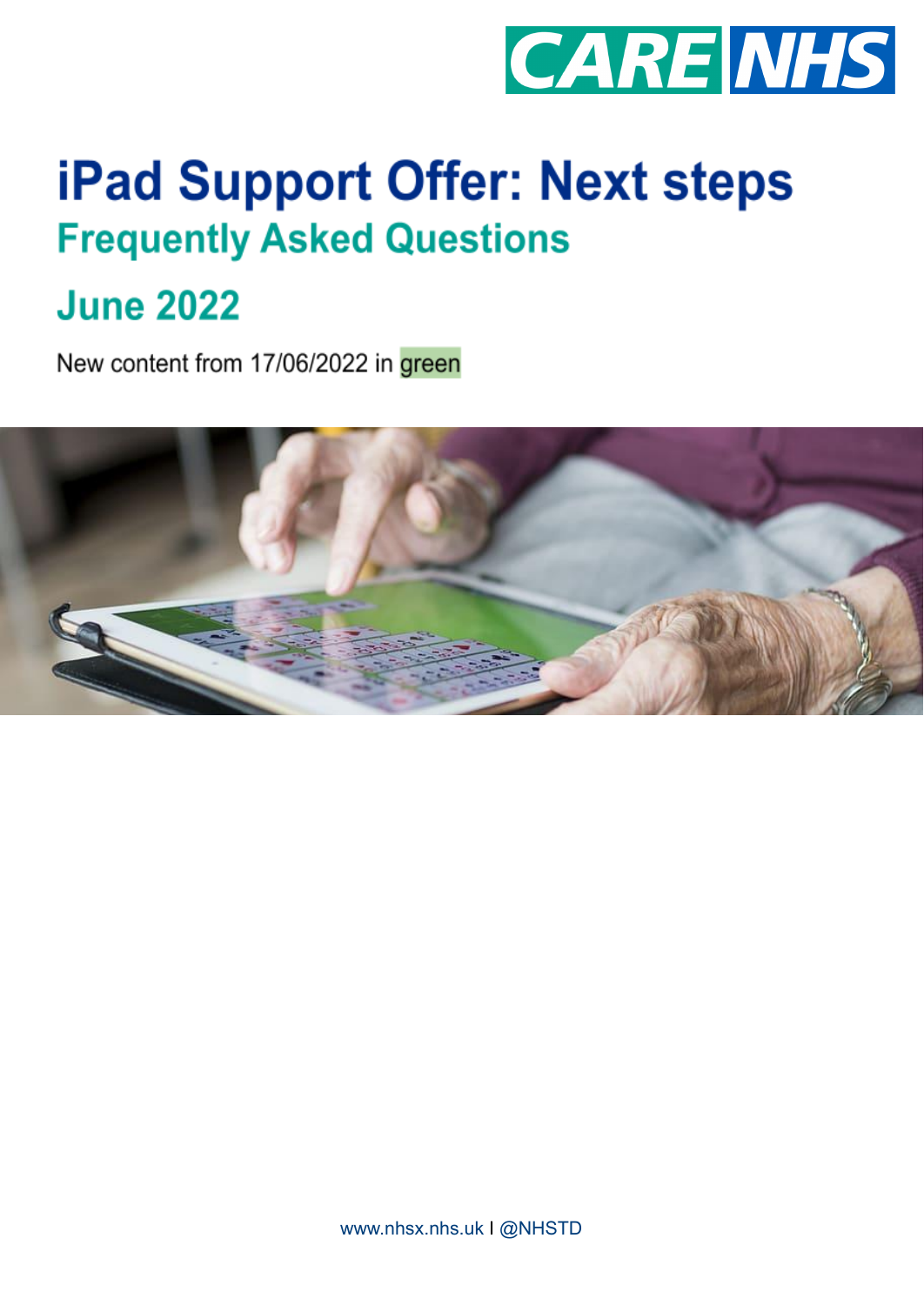| <b>Background information</b>                                 | $\overline{2}$          |
|---------------------------------------------------------------|-------------------------|
| Why is my iPad important?                                     | $\overline{2}$          |
| What is Mobile Device Management (MDM)?                       | 3                       |
| What will happen to my iPad on 1st July 2022?                 | 3                       |
| Will the reset happen automatically or do I need to switch    | $\overline{3}$          |
| the iPad on?                                                  | $\overline{\mathbf{3}}$ |
| What does 'reset to factory settings' mean?                   | 3                       |
| What happens to information stored on the iPad?               | $\overline{\mathbf{4}}$ |
| Will I still be able to access NHSMail using the iPad?        | 4                       |
| What happens to the apps that are currently on my iPad?       | 4                       |
| Do I need to create a new Apple ID?                           | $\overline{\mathbf{4}}$ |
| How do I set up an Apple ID?                                  | 5                       |
| How do I download apps on the iPad after 1st July 2022?       | 5                       |
| What if I don't want to keep my iPad?                         | 5                       |
| What happens if I've chosen to stay with Jigsaw24?            | 6                       |
| I have already indicated that I want to transfer to a new MDM | 6                       |
| provider. What happens next?                                  | 6                       |
| What support is available to help me?                         | 6                       |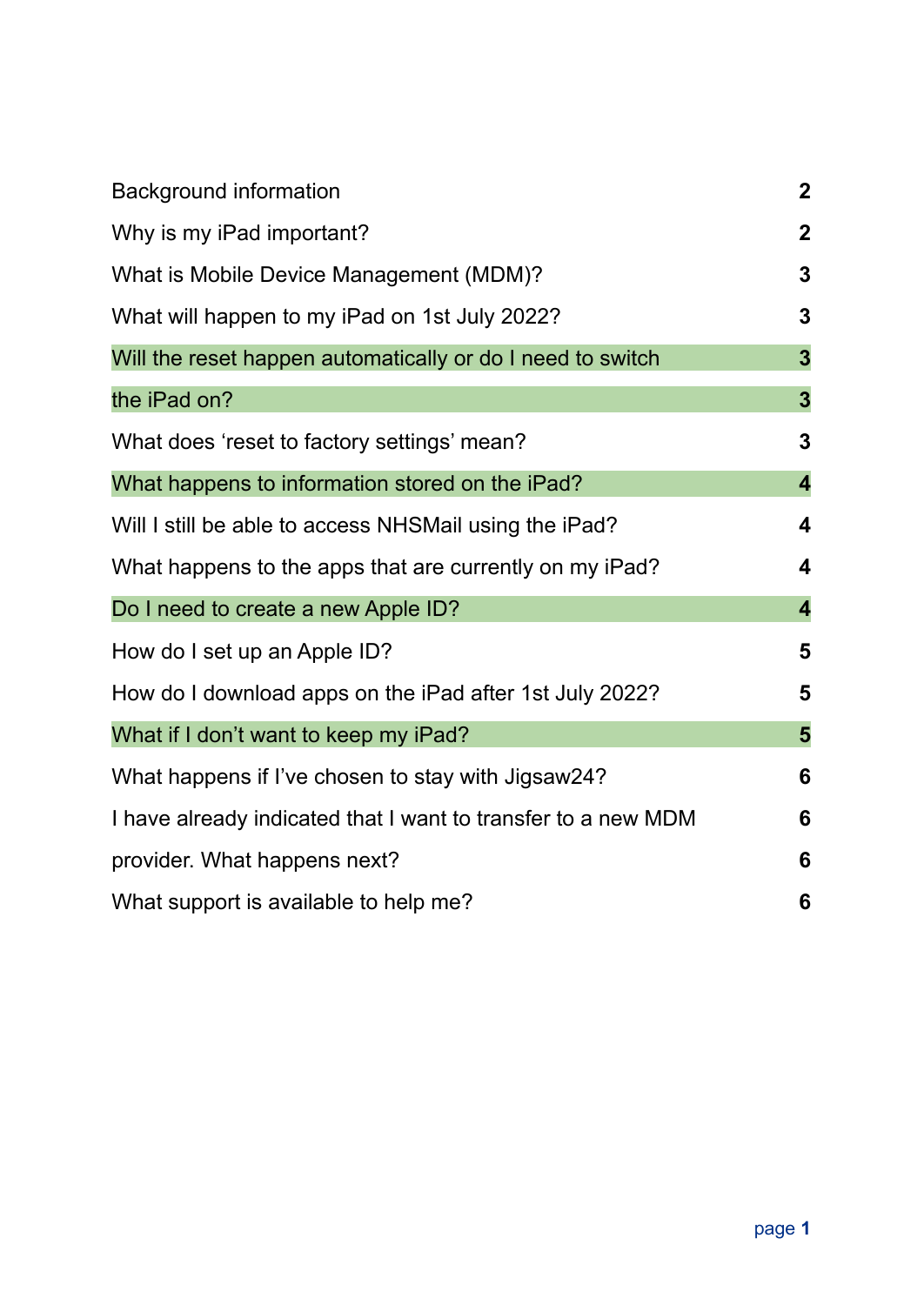# <span id="page-2-0"></span>**Background information**

During the pandemic NHSX gifted iPads to care homes so that staff could access remote health consultations and wellbeing services for the people in their care, and to help keep residents connected to their loved ones.

On 30th June 2022 the Mobile Device Management (MDM) service used to support the iPads will come to an end. Since March 2022 care homes have been receiving communication by email and daily notifications on their iPad to ask them to choose the next steps for their device.

# <span id="page-2-1"></span>**Why is my iPad important?**

Your iPad can be used to make a positive difference to the lives of your staff and the people in your care. It is a flexible device that you can use creatively to meet the needs of the people in your organisation and care.

Care homes with these iPads have used them to:

- Register Covid-19 tests for people in their care
- Access NHSMail, and hold video calls with health and care professionals
- Hold video calls between people and their loved ones
- Show people pictures of places and things they remember
- Use digital care records
- Play memory games with people
- Let people browse the internet, in quided access mode

You can read about how Granville Court care home used their iPad to take the paper out care planning here:

[https://www.digitalsocialcare.co.uk/success-story/granville-court-care-ho](https://www.digitalsocialcare.co.uk/success-story/granville-court-care-home-nhsx-ipads-taking-the-paperwork-out-of-care-planning/) [me-nhsx-ipads-taking-the-paperwork-out-of-care-planning/](https://www.digitalsocialcare.co.uk/success-story/granville-court-care-home-nhsx-ipads-taking-the-paperwork-out-of-care-planning/)

The NHS and the Department of Health and Social care announced a £150m investment in digital and technology for social care in the recent social care white paper: [People](https://www.gov.uk/government/publications/people-at-the-heart-of-care-adult-social-care-reform-white-paper/people-at-the-heart-of-care-adult-social-care-reform) at the Heart of Care. This investment will fund digital transformation in social care over the next three years, including a commitment for all care providers in England to have digital social care record systems in place by 2024. You can install digital social care record software onto your iPad, without needing to buy a new device, and be ready for 2024.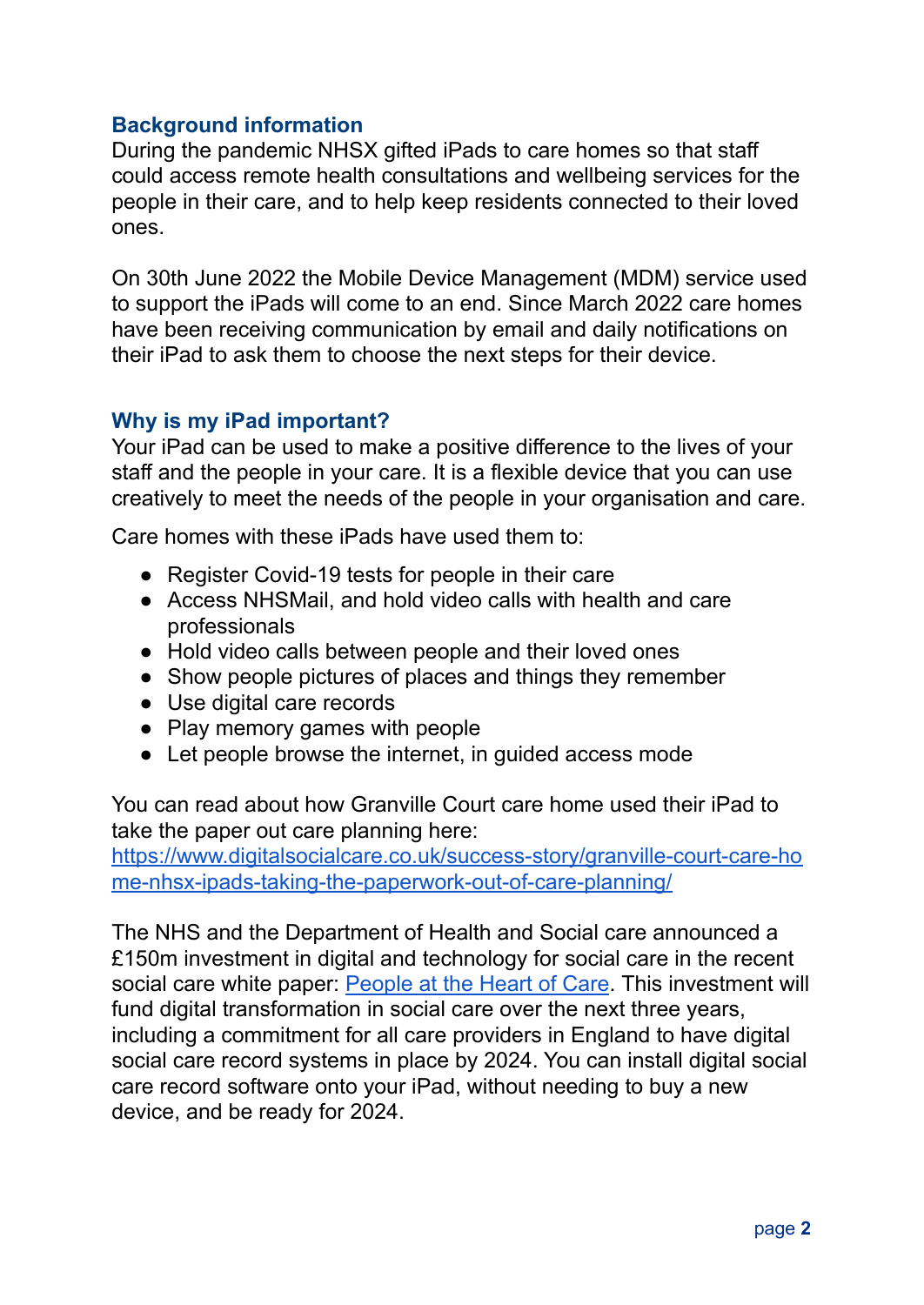# <span id="page-3-0"></span>**What is Mobile Device Management (MDM)?**

It's highly recommended that care providers that are responsible for multiple work mobile devices like smartphones, laptops and tablets use an MDM service. An MDM provides an additional level of security for devices used to access work email, calendar, contacts, and documents and sensitive information. It also means that the organisation responsible for the devices can remotely monitor them and control their settings. MDM can even wipe mobile devices if they're lost or stolen, providing an extra level of security when they're being used

For small care providers who only have a few devices, an MDM solution may not be the right solution. Security is still important, but a Virtual Private Network (VPN) service may be more appropriate and cost-effective. The Apple operating system used to make your iPad work also has a layer of security built in as standard.

You can find out more about MDM solutions for care providers by visiting Digital Social Care here:

[https://www.digitalsocialcare.co.uk/social-care-technology/mobile-device](https://www.digitalsocialcare.co.uk/social-care-technology/mobile-devices/mobile-device-management/) [s/mobile-device-management/](https://www.digitalsocialcare.co.uk/social-care-technology/mobile-devices/mobile-device-management/)

# <span id="page-3-1"></span>**What will happen to my iPad on 1st July 2022?**

Unless you have contacted Jigsaw24 to purchase a new MDM contract or have made alternative arrangements, your iPad will reset to factory settings. On 1st July 2022 when you switch your iPad on it will behave as if the device was brand new out of the box (will be reset to factory settings). All information on the iPad will be deleted. You will need to create a new Apple ID or log-in with your existing Apple ID to use the iPad and to download apps.

# <span id="page-3-3"></span><span id="page-3-2"></span>**Will the reset happen automatically or do I need to switch the iPad on?**

The reset command will be sent to iPads on 1st July 2022. Your iPad must be turned on and connected to the internet to get the reset command from J24. When your iPad is turned on and connected to the internet the reset will happen automatically.

After this the device will behave as if it was brand new and you will need to log in using your Apple ID.

<span id="page-3-4"></span>**What does 'reset to factory settings' mean?**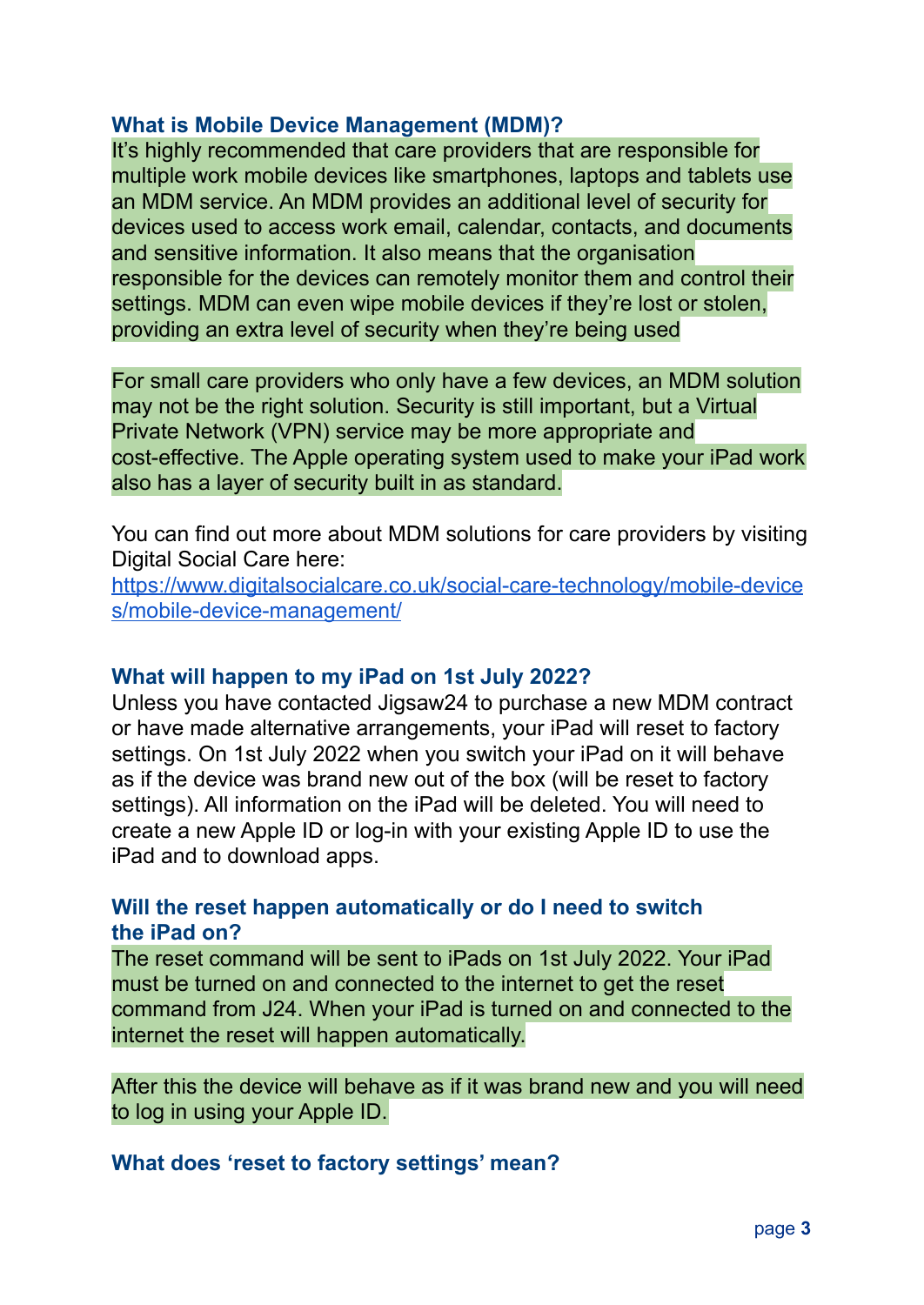On 1st July 2022 when you switch your iPad on it will behave as if the device was brand new out of the box. All information on the iPad will be deleted. for example, if you have stored pictures on it. You will need to create a new Apple ID or log-in with your existing Apple ID in order to use the iPad and to download apps.

#### <span id="page-4-0"></span>**What happens to information stored on the iPad?**

Unless you have contacted Jigsaw24 to purchase a new MDM contract or have made alternative arrangements, any information stored on the iPad will be lost. That means that information and applications are deleted, they are not kept anywhere and are not recoverable. The will include any photos or documents downloaded and saved on the device.

To back-up your photos and documents, you may want to attach them to an email and send them to your NHSmail account, or other secure email service. You can find tips on how to use NHSmail here: [https://www.digitalsocialcare.co.uk/social-care-technology/nhsx-care-ho](https://www.digitalsocialcare.co.uk/social-care-technology/nhsx-care-home-ipads/how-to-use-nhsmail-on-your-ipad/) [me-ipads/how-to-use-nhsmail-on-your-ipad/](https://www.digitalsocialcare.co.uk/social-care-technology/nhsx-care-home-ipads/how-to-use-nhsmail-on-your-ipad/)

# <span id="page-4-1"></span>**Will I still be able to access NHSMail using the iPad?**

Once your iPad is reset you will still be able to access NHSMail using the internet browser (e.g. Safari or Chrome). A short video is available to watch on the Digital Social Care Website by [clicking](https://www.digitalsocialcare.co.uk/social-care-technology/nhsx-care-home-ipads/how-to-use-nhsmail-on-your-ipad/how-to-login-to-nhsmail-on-your-ipad/) here. Instead of using a shortcut from the home page you can use the search engine and type in 'NHSMail' or type the following into your internet browser [https://portal.nhs.net/.](https://portal.nhs.net/)

You can find tips on how to use NHSmail on your iPad here: [https://www.digitalsocialcare.co.uk/social-care-technology/nhsx-care-ho](https://www.digitalsocialcare.co.uk/social-care-technology/nhsx-care-home-ipads/how-to-use-nhsmail-on-your-ipad/) [me-ipads/how-to-use-nhsmail-on-your-ipad/](https://www.digitalsocialcare.co.uk/social-care-technology/nhsx-care-home-ipads/how-to-use-nhsmail-on-your-ipad/)

#### <span id="page-4-2"></span>**What happens to the apps that are currently on my iPad?**

If you have not chosen an alternative MDM solution, on 1st July all the apps on your iPad will be deleted and the iPad will be restored to factory settings.

The iPad itself is not normally used to store data for apps. For example, if you are using your iPad to access a Digital Social Care Record the data is not stored on the iPad, instead it is stored in the cloud. Once your iPad is reset you will simply need to download the app and log in, or access the platform using the internet browser (e.g. safari or chrome).

#### <span id="page-4-3"></span>**Do I need to create a new Apple ID?**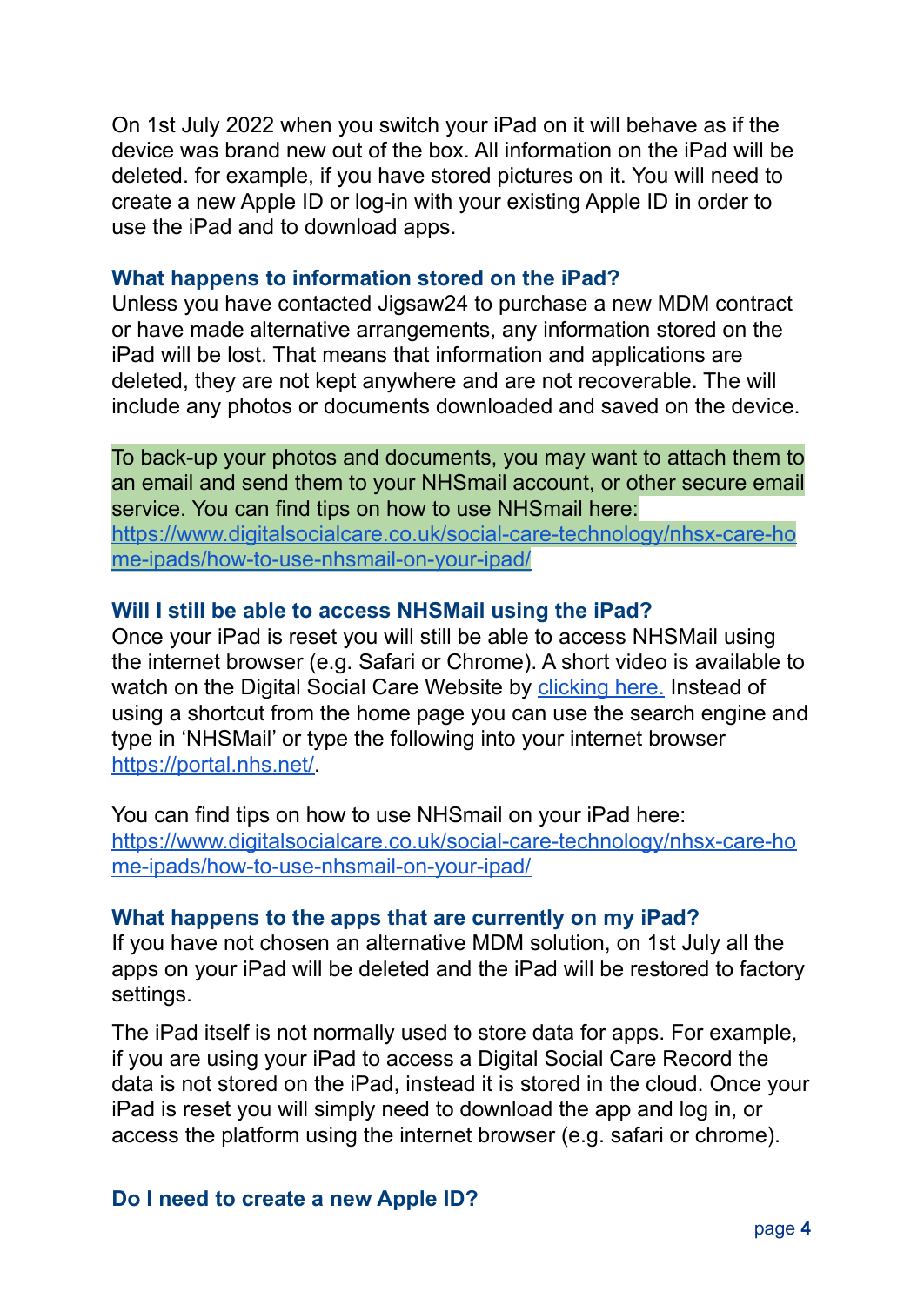If you do not have another MDM solution in place, you will need to use an Apple ID to download apps onto your iPad after 1st July 2022. This doesn't need to be a new Apple ID if you already have one. Apple IDs can be used across lots of different Apple devices.

If you don't have an Apple ID set up, and you will not be getting a new MDM, you will need to create a new Apple ID for your iPad. You can find out how to do this by watching this video on Digital Social care: you can watch this video on Digital Social Care:

[https://www.digitalsocialcare.co.uk/social-care-technology/nhsx-care-ho](https://www.digitalsocialcare.co.uk/social-care-technology/nhsx-care-home-ipads/how-to-set-up-an-apple-id/) [me-ipads/how-to-set-up-an-apple-id/](https://www.digitalsocialcare.co.uk/social-care-technology/nhsx-care-home-ipads/how-to-set-up-an-apple-id/)

# <span id="page-5-0"></span>**How do I set up an Apple ID?**

To learn how to set up an Apple ID on your iPad, you can watch this video on Digital Social Care:

[https://www.digitalsocialcare.co.uk/social-care-technology/nhsx-care-ho](https://www.digitalsocialcare.co.uk/social-care-technology/nhsx-care-home-ipads/how-to-set-up-an-apple-id/) [me-ipads/how-to-set-up-an-apple-id/](https://www.digitalsocialcare.co.uk/social-care-technology/nhsx-care-home-ipads/how-to-set-up-an-apple-id/)

# <span id="page-5-1"></span>**How do I download apps on the iPad after 1st July 2022?**

Once you have logged-in with your Apple ID you can download apps from the App Store.

To learn more about downloading apps from the App Store, you can watch this video on Digital Social Care:

[https://www.digitalsocialcare.co.uk/social-care-technology/nhsx-care-ho](https://www.digitalsocialcare.co.uk/social-care-technology/nhsx-care-home-ipads/how-to-download-an-app-from-the-apple-app-store/) [me-ipads/how-to-download-an-app-from-the-apple-app-store/](https://www.digitalsocialcare.co.uk/social-care-technology/nhsx-care-home-ipads/how-to-download-an-app-from-the-apple-app-store/)

# <span id="page-5-2"></span>**What if I don't want to keep my iPad?**

If you want your iPad to be moved to another care home or don't want it anymore, but aren't sure who to reach out to locally about this, e.g. at your ICS or local authority, you can get in touch with us at england.ipad.offer@nhs.net.

We're making a list of care homes who'd like to give their iPad to another home, and we will share this with your ICSs.

iYou should know, however, that we're encouraging providers to start using a Digital Social Care Record, with a target of 80% of providers to have one by March 2024. Your iPads could be used to access a DSCR, so you might want to consider keeping it so you don't have to buy a new device.